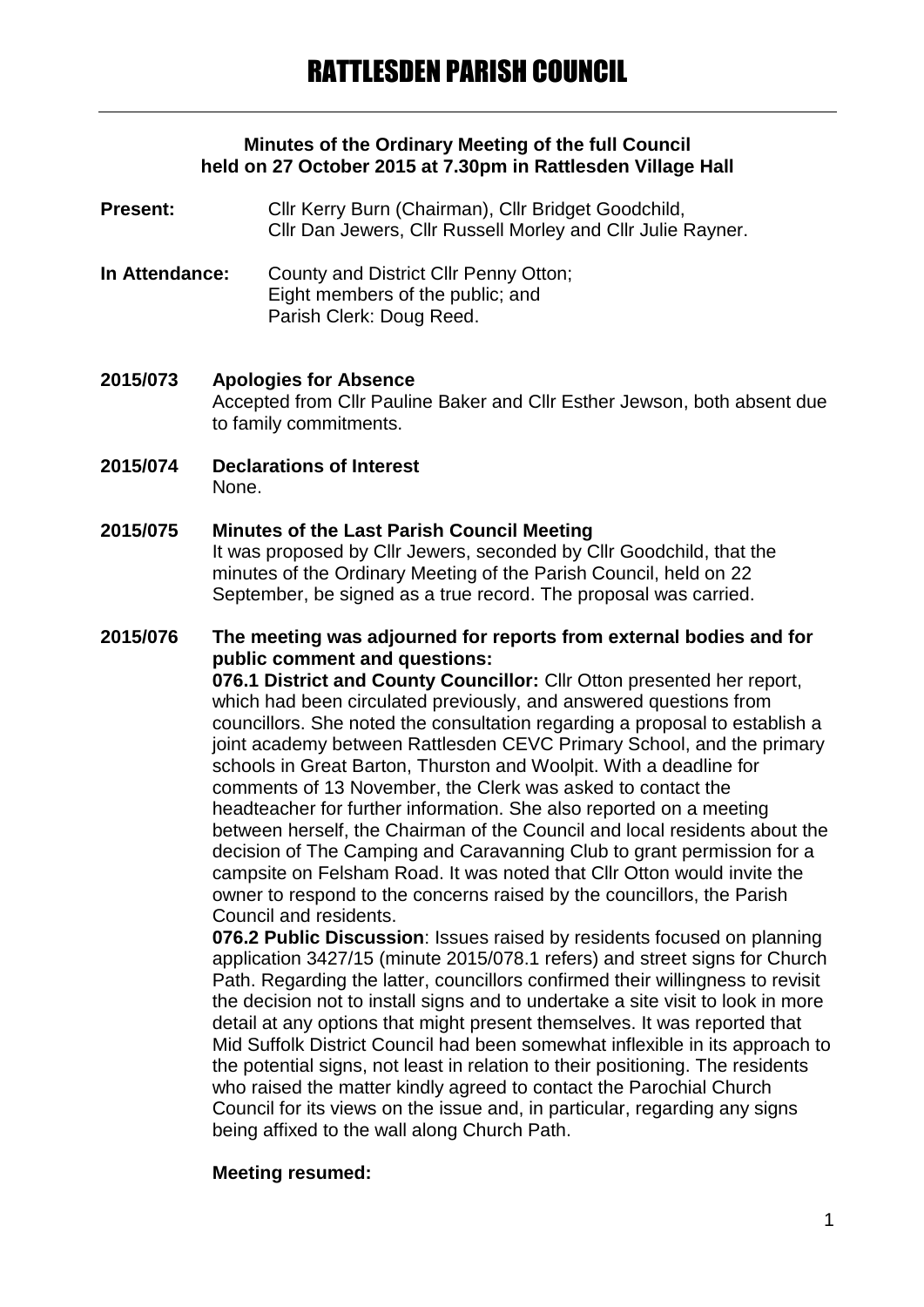# **2015/077 Parish Clerk's Report**

The Clerk's report was noted. There were no matters arising not covered elsewhere on the agenda.

# **2015/078 Planning**

# **078.1 Applications:**

3427/15 concerned Two Chimneys, 5 Spencers Piece - felling of two sycamore trees. Councillors were extremely unhappy that this application had been determined by Mid Suffolk District Council seven days ahead of the formal deadline for comments. Residents who attended the meeting were also upset that their opportunity to express concerns had been unreasonably denied. The Clerk reported that he had already communicated dissatisfaction to planning officers and had been told the only criterion, in any event, that would have been applied to the application decision was whether or not tree preservation orders might need to be applied. They were not, in this instance. Councillors agreed that further correspondence with the District Council was essential which reinforced the seriousness of the matter, detailed Parish Council issues relating to the trees, set down a practical way forward and queried the basis of the policy on trees in a Conservation Area. The residents affected also stated that they would correspond with the District Council about the matter; and 3436/15, 3452/15 and 3453/15 concerned Francis Farm, Woolpit Hill respectively, retention of portal framed barn building for B8 storage use; retention of change of use of unit 16 to B8 storage and distribution; and retention of change of use of former agricultural buildings, units 10 and 11 to B8 storage, unit 12 to B1 light industrial and units 13, 14 and 15 to B2 general industry for use as vehicle repair workshops. It was acknowledged that the site was on the outskirts of the village and appropriate for its use. However, councillors were particularly concerned about traffic movements in and around the Farm, especially those relating to larger lorries and HGVs. Such movements impacted upon Woolpit Hill and the health and safety of all users of the highway. While the Council, therefore, did not object to the applications it felt that their granting should be conditional upon balanced restrictions being applied to vehicle movements together with actions regarding safe access and egress to mitigate the risks to road users, and to pedestrians who used Woolpit Hill to get to local footpaths. **078.2 Applications - Responses:** Given a deadline in advance of the meeting, councillors had necessarily considered application 3373/15 concerning 1 Stowmarket Road. The Council had no objections; **078.3 Decisions:** It was noted that applications 3045/15 and 3046/15 both concerning Quince Cottage, Church Path and 2937/15 concerning Lydgate Cottage, Birds Green had been withdrawn.

**078.4 Campsite opposite East Barn, Felsham Road:** It was noted that, despite the serious objections raised, particularly by the Parish Council, The Camping and Caravanning Club had given its approval to the establishment of the proposed site. There was no further discussion given the action proposed by Cllr Otton (minute 2015/076.1 refers).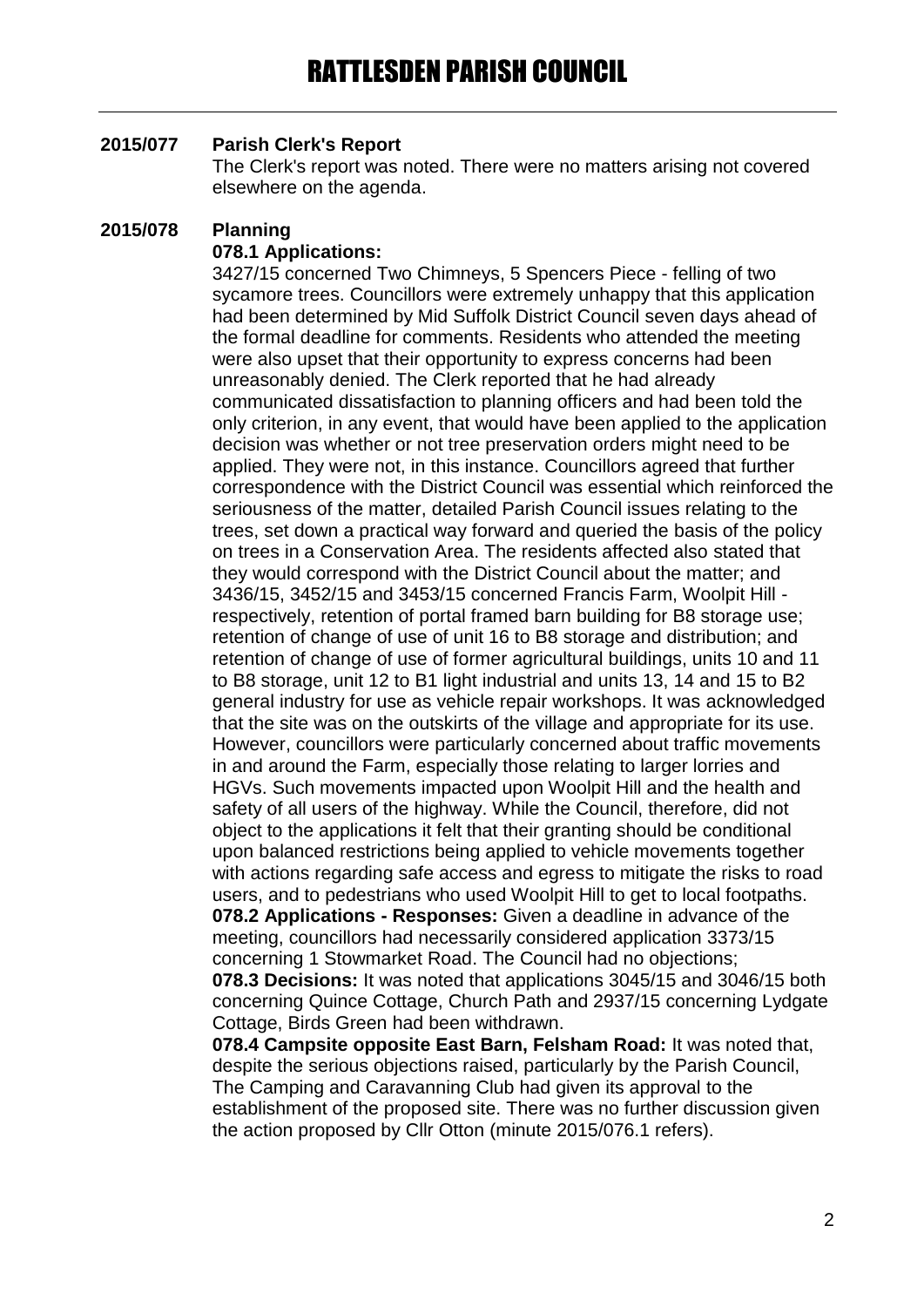# **2015/079 Finance**

**079.1 Financial Report:** The report to 30 September was received. It was proposed by Cllr Morley, seconded by Cllr Rayner, that the reconciliation be approved and duly signed. The proposal was carried.

**079.2 Payments and Income:** It was proposed by Cllr Jewers, seconded by Cllr Burn, that the schedule of payments be approved. The proposal was carried. The schedule comprised the following:

- Litter-picker salary (October) £129.51;
- Clerk salary (October) £267.49;
- PAYE (September) £66.80;
- The Felsham Gardeners cemetery grass-cutting £190.00;
- Rattlesden Village Hall Committee village hall hire £15.00;
- Suffolk County Council allotment rent £34.00;
- Mr Roger Heard 447th Bomber Group Memorial grass-cutting £30.00;
- ◆ Came & Company insurance renewal £312.09;
- Anglian Water cemetery water £17.45;
- Rattlesden Parochial Church Council St Nicholas Church clock maintenance - £70.00;
- Clerk administrative expenses £41.80; and
- Rudlings Wakelam Solicitors cemetery extension conveyancing (initial payment) - £375.00.

Income received was duly noted as follows:

- Business account interest (October) £0.81; and
- ◆ Residents burial reservation £150.00.

# **2015/080 Council Governance**

**080.1 New Legislation, Codes or Regulatory Issues:** None. **080.2 Risk Register, Policies and Internal Controls:** There were no decisions or actions which impacted upon the Council risk register, policies or internal controls.

# **2015/081 Correspondence**

There were no issues arising from the list of correspondence.

### **2015/082 Mid Suffolk District Council Community Achievement Awards 2016** In the absence of Cllr Baker, who had asked for this matter to be added to the agenda, it was agreed to defer consideration until the next meeting.

# **2015/083 Rails - Painting**

The Council considered the state of the rails which ran through the village and agreed that they needed re-coating or repainting. It was recognised that it was a Suffolk County Council responsibility but acknowledged that that Council would be unlikely to undertake the task in the near future. Accordingly, it was suggested that the County Council be approached for permission to do the work and for a contribution towards materials.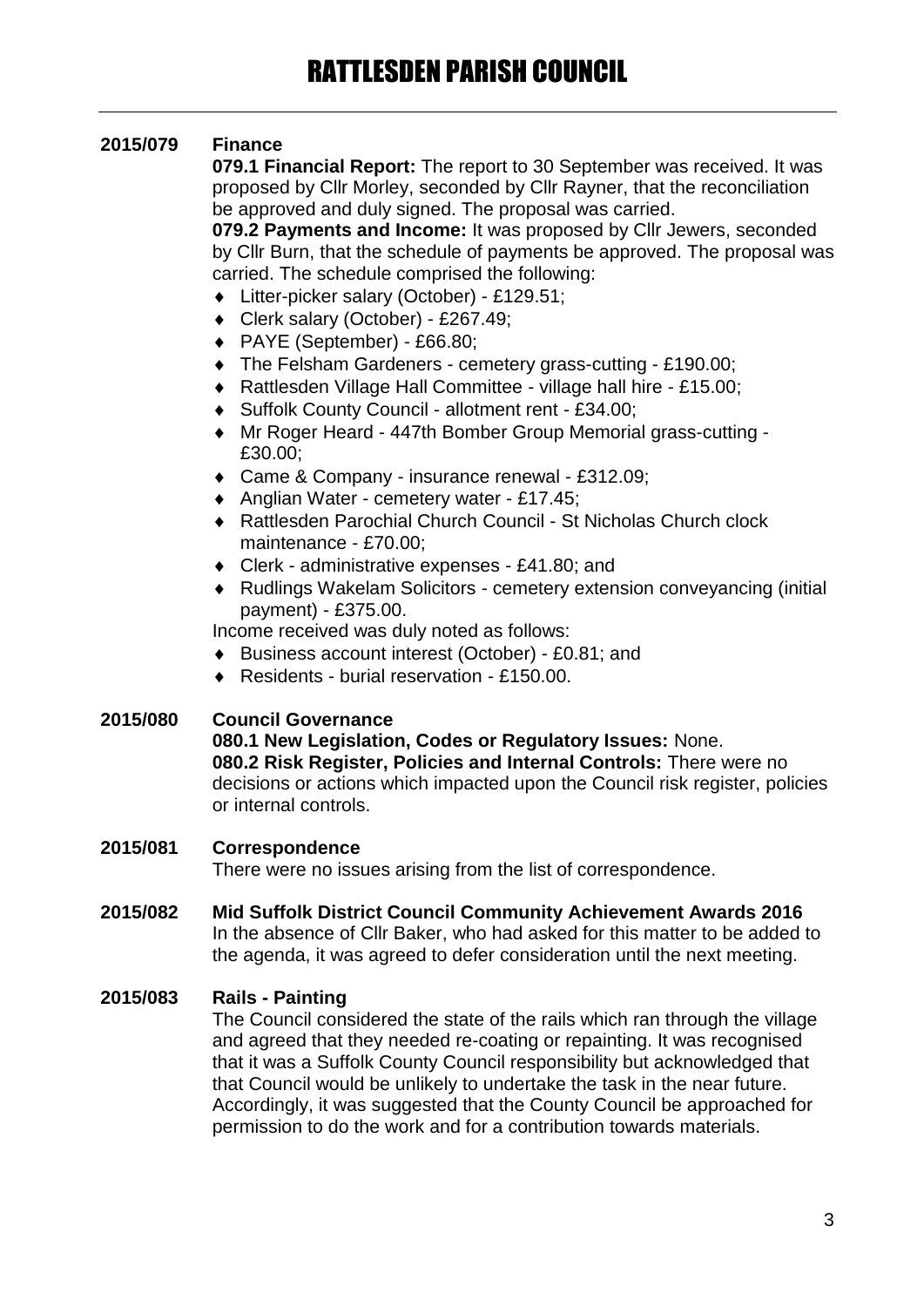# **2015/084 Grit Bins**

With the offer of money towards the cost of bins from the new District Council 'Locality Budget' available to Cllr Otton, it was resolved that the Council seek four grit bins with their specific locations to be determined once the funding had been confirmed as being in place. The Clerk would submit the formal bid required.

# **2015/085 Cemetery**

**085.1 Extension - Drain:** It was reported that a land drain would need to be installed along the boundary of the extended cemetery to replace the one which was aligned with the current border. Councillors accepted that this was necessary and that, given the basis on which the land was being made available, there should be no cost to the present owner. Cllr Otton offered the possibility of some funding towards the project cost, estimated in the region of £6,500.00, from her County Council 'Locality Budget' but not until the new financial year. It was agreed that Cllr Jewers would speak further with the current owner to seek clarification on the timing for the work and how it could be commissioned by the Council to comply with financial regulations.

**085.2 Land Transfer and Planning Application:** It was confirmed that Rudlings Wakelam Solicitors had been engaged, as authorised by councillors, to effect the conveyancing of the land for the extended cemetery. Quotations from professionals to undertake the planning application were awaited, pending which the Clerk would speak with planning officers at Mid Suffolk District Council for their advice regarding the best way forward in that.

# **2015/086 Village Shop/Post Office - Parking**

In the absence of Cllr Baker, who had asked for this matter to be added to the agenda, it was agreed to defer consideration until the next meeting.

# **2015/087 Telephone Kiosk (Felsham Road)**

With the names of those who submitted suggestions withheld, councillors judged the entries submitted in the competition to find the best idea for use of the Felsham Road telephone kiosk. After a vote, the winner was deemed to be the notion that it be used to feature 'Historic Rattlesden', potentially using artefacts, photographs and the like. The resident who submitted the winning entry was then revealed as Mr R Shackell. The Local History Group would be asked if it could consider how best to achieve the desired outcome.

# **2015/088 Matters to be Brought to the Attention of the Council**

Cllr Goodchild noted that two of those from Rattlesden who fell in World War I, and due to be commemorated in 2016, were Baptists. As such, in due course, it would be appropriate to make some amendment to the now established commemorative service. Cllr Morley raised concerns about the bridge in Lower Road being subjected to increasing numbers of heavy vehicles and suffering some possible damage as a result. It was reported that a resident had also raised such concerns, not least with the County Council. The Clerk indicated that he had brought this to the attention of the